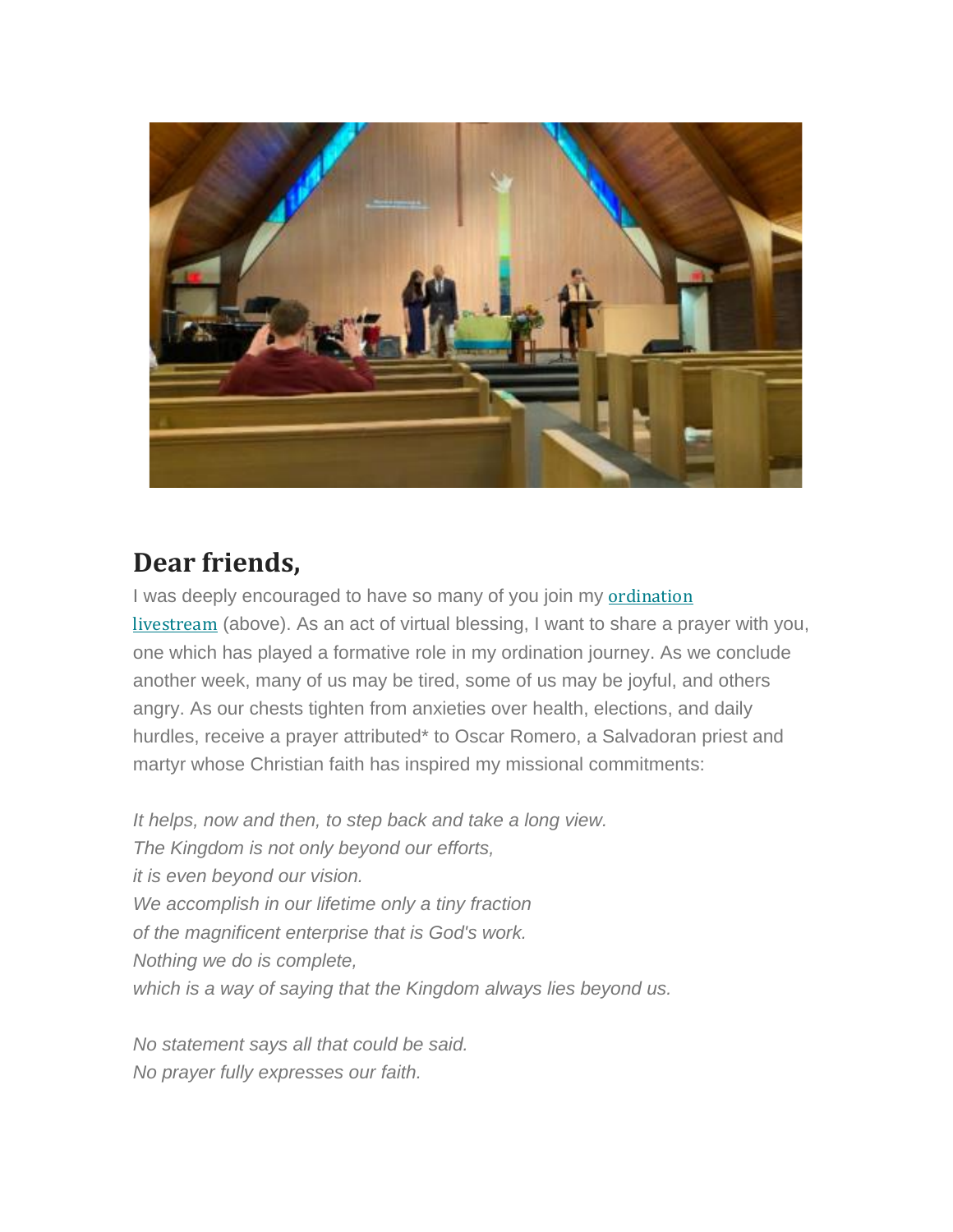*No confession brings perfection. No pastoral visit brings wholeness. No program accomplishes the Church's mission. No set of goals and objectives includes everything.*

*This is what we are about. We plant the seeds that one day will grow. We water seeds already planted, knowing that they hold future promise. We lay foundations that will need further development. We provide yeast that produces effects far beyond our capabilities. We cannot do everything, and there is a sense of liberation in realizing that.*

*This enables us to do something, and to do it very well. It may be incomplete, but it is a beginning, a step along the way, an opportunity for the Lord's grace to enter and do the rest. We may never see the end results, but that is the difference between the master builder and the worker.*

*We are workers, not master builders; ministers, not messiahs.*

\*This prayer was composed by a bishop in metro Detroit in 1979 and later prayed in honor of Saint Romero. I find this fitting, as I've journeyed with it from Central America to Detroit.

## **Prayers & Thanks**

• A THANK YOU to all who gave support for my ministry work over these past months, and a WELCOME to those who are receiving these updates for the first time!